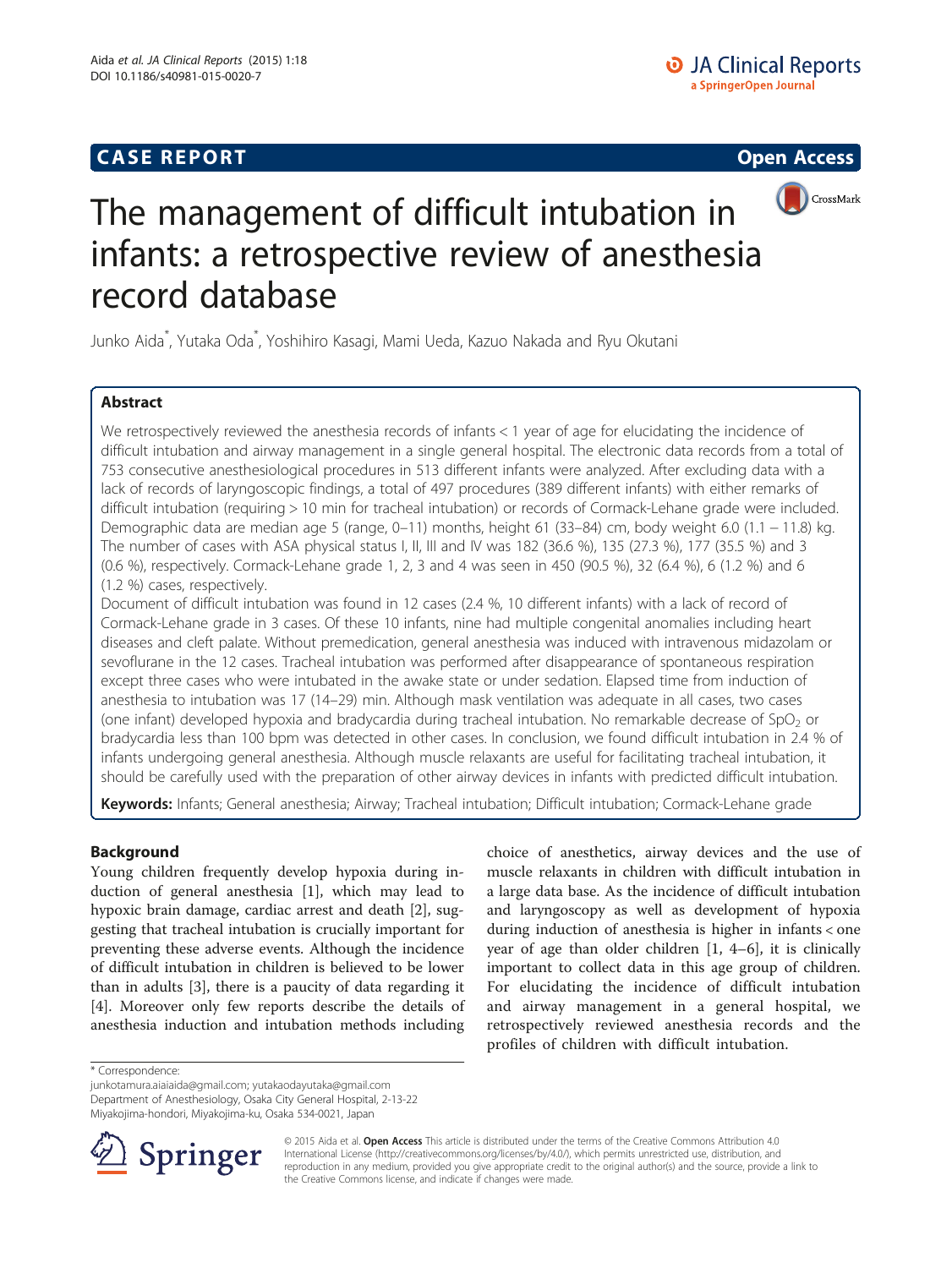#### Case presentation

Following approval from the Osaka City General Hospital Research Ethics Review Board (no. 1408070, Oct 20, 2014), medical records of patients < one year of age receiving surgery under general anesthesia from May 2012 to May 2014 were retrospectively reviewed. Written informed consent was obtained from the parents of the 10 infants with difficult intubation. The review board has granted a waiver of informed consent from the guardians of the remaining infants with respect to the retrospective character of the study. Patients' characteristics and details of anesthesia were collected from anesthesia records; information regarding inpatient status was collected from the hospital medical information system. General anesthesia was performed under standard monitoring by a staff anesthesiologist only or an anesthesiology resident supervised by a Japanese Society of Anesthesiologists Board Certified staff anesthesiologist. Methods of induction and selection of anesthetics were dependent on each attending anesthesiologist's decision. Direct laryngoscopy was performed with a standard Macintosh blade sized appropriately. Other devices as Miller blade were not used. For difficult airway management, endotracheal intubation using a video laryngoscope or a flexible fiberoptic bronchoscope was a standard approach. Difficult intubation was defined as that tracheal intubation required more than 10 min [[7](#page-3-0)]. In that case staff anesthesiologists performed laryngoscopy and tracheal intubation.

Overall, the electronic data records from 753 consecutive anesthesiological procedures in 513 different infants were analyzed. The database included all types of anesthesia for various types of surgery, diagnostic interventions requiring anesthesia. Owing to incomplete data, 34 case records were excluded from the analysis. No laryngoscopic findings were documented in cases with general anesthesia using a supraglottic airway device (LMA ProSeal<sup>°</sup>,  $n = 24$ ), in face mask ventilation ( $n = 2$ ), in infants already endotracheally intubated  $(n = 174)$ , with tracheostomy ( $n = 18$ ). Tracheal intubation was performed with a video laryngoscope twice (counted as two cases) in one infant undergoing neurosurgery. She was accompanied with craniosynostosis with Arnold Chiari malformation with restricted cervical range of motion. Fiberoptic intubation was performed in two infants with predicted difficult intubation, after confirming Cormack-Lehane grade 4 by direct laryngoscopy.

A total of 497 procedures (389 different infants) with either remarks of difficult intubation or records of Cormack-Lehane (CML) grade were included. Demographic data are median age 5 (range, 0–11) months, height 61 (33–84) cm, body weight 6.0 (1.1 − 11.8) kg. The number of cases with ASA physical status I, II, III and IV was 182 (36.6 %), 135 (27.3 %), 177 (35.5 %) and 3 (0.6 %), respectively. CML grade 1, 2, 3 and 4 was seen in 450 (90.5 %), 32 (6.4 %), 6 (1.2 %) and 6 (1.2 %) cases, respectively. Document of difficult intubation was found in 12 cases (10 different infants, Table [1\)](#page-2-0) with a lack of record of CML grade in 3 cases. All of these infants except one with a tongue base cyst (case no. 7) had multiple congenital anomalies including heart diseases and cleft palate; ASA physical status was III or IV in eight cases. Of the 12 cases, five received cardiac surgery. An infant underwent surgery three times for congenital hydrocephalus and tetralogy of Fallot (nos. 1–3).

Premedication was not administered in these 12 cases. General anesthesia was induced with intravenous midazolam only or midazolam with fentanyl in cases with intravenous lines at the induction of general anesthesia, or with sevoflurane in cases without intravenous lines, followed by administration of rocuronium (8 cases) or pentazocine (1 case) before tracheal intubation using a laryngoscope after confirming adequate mask ventilation. Other intubation devices were not used in these cases. A video laryngoscope (AWS-S100L, Pentax<sup>\*</sup>, Tokyo, Japan) with an introducer blade (ITL-N, MIC Medical Corp.<sup>®</sup>, Tokyo, Japan) was used instead of laryngoscope in a case of craniosynostosis accompanied with restricted cervical range of motion and spinal cord compression.

Tracheal intubation was performed in the awake state or under sedation in the remaining three cases. In a case of 20 days of age with 18 trisomy (no. 5), a 2.5-mm tracheal tube placed immediately after birth was exchanged for a 3.0-mm tube without anesthetics or sedatives because of air leakage during positive pressure ventilation. In other two cases tracheal intubation was performed using a bronchoscope under sedation with midazolam with spontaneous respiration, based on previous anesthesia records (no. 3) or findings of direct laryngoscopy (no. 10) showing CML grade 4.

In these 12 cases, elapsed time from induction of anesthesia to intubation was 17 (14–29) min. Although mask ventilation was adequate in all cases, one infant developed hypoxia and bradycardia during tracheal intubation at eight days and two months of age (nos. 1 and 2). She was successfully intubated using a bronchoscope under sedation with spontaneous respiration during anesthesia performed at 4 months of age (no. 3), with no resultant brain damage. She received anesthesia additional four times after one year of age. CML grade decreased from 4 at 4 months to 3 after 1 year of age and tracheal intubation was performed without difficulty using a stylet or a video laryngoscope. No remarkable decrease of  $SpO<sub>2</sub>$  or bradycardia less than 100 bpm was detected in other cases.

### **Discussion**

In this retrospective data review, difficult intubation was found in 12 cases among the total number of 497 (2.4 %),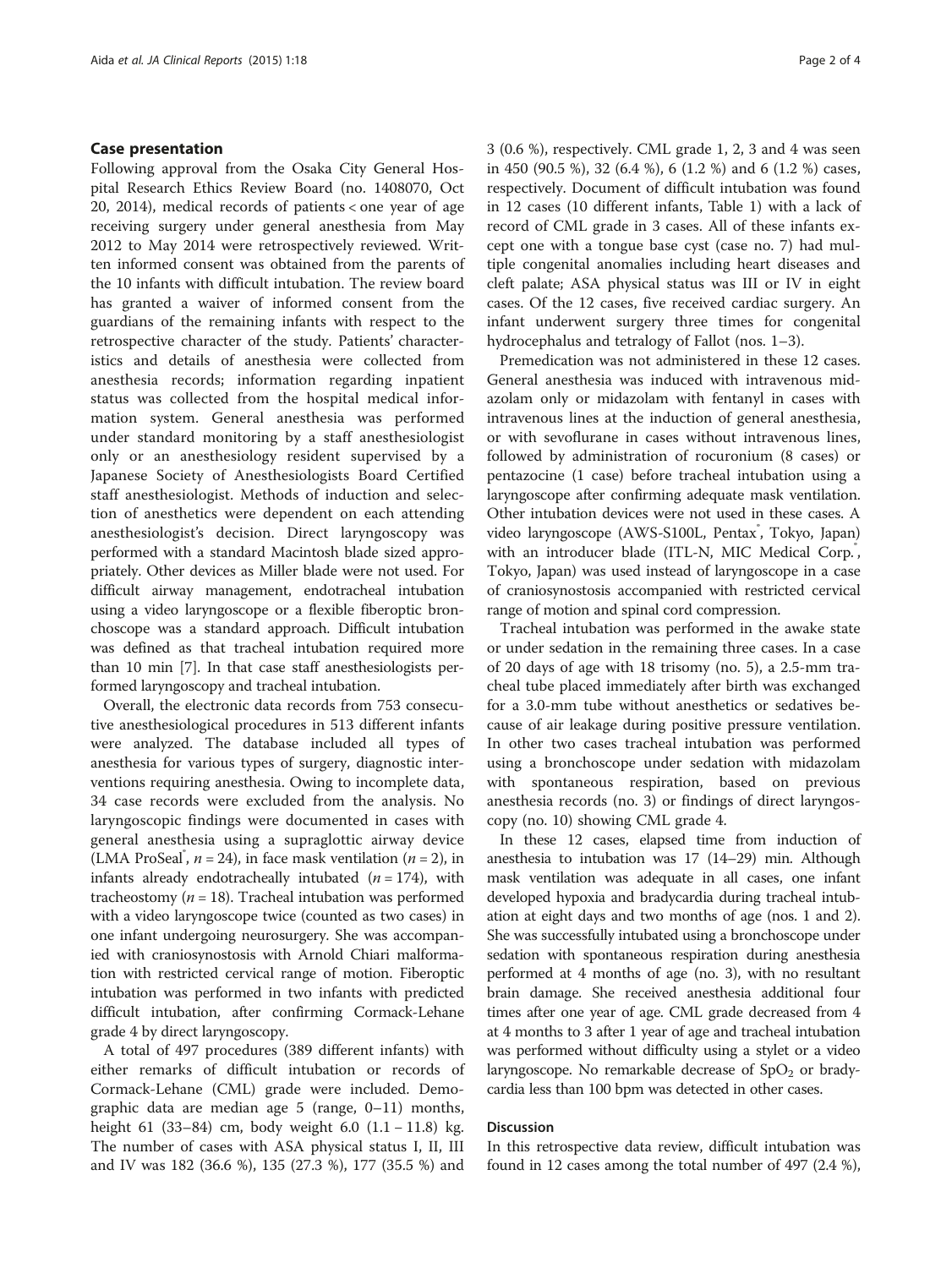<span id="page-2-0"></span>Table 1 Patients' characteristics

|    | No. Age          | Sex | BW<br>(kq) | <b>ASA</b><br>PS       | Diagnosis and<br>complications           | Surgery                       | intubation | Condition at Airway device | Cormack-<br>Lehane grade | Agents used for induction<br>and intubation               |
|----|------------------|-----|------------|------------------------|------------------------------------------|-------------------------------|------------|----------------------------|--------------------------|-----------------------------------------------------------|
|    | 8 d              | F   | 1.8        | Ш                      | hydrocephalus, TOF,<br>cleft lip, palate | Ommaya reservoir<br>placement | anesthesia | laryngoscope               | $\overline{4}$           | midazolam, rocuronium                                     |
| 2  | 2 <sub>m</sub>   | -F  | 2.7        | $\mathbb{H}$           |                                          | VP shunt                      | anesthesia | laryngoscope               | $\overline{4}$           | sevoflurane, fentanyl,<br>midazolam, rocuronium           |
| 3  | 4 m              | -F  | 3.5        | $\mathbb{H}$           |                                          | cardiac surgery               | sedation   | bronchoscope -             |                          | midazolam, atropine,<br>lidocaine                         |
| 4  | 9 d              | M   | 3.5        | $\parallel$            | vein of Galen<br>aneurysmal dilatation   | embolism                      | anesthesia | laryngoscope               | 3                        | thiopental, fentanyl,<br>rocuronium                       |
| 5  | 20 <sub>d</sub>  | M   | 1.7        | $\mathsf{I}\mathsf{V}$ | VSD, 18 trisomy                          | cardiac surgery               | awake      | laryngoscope               | 3                        | atropine                                                  |
| 6  | 1 <sub>m</sub>   | M   | 2.3        | Ш                      | <b>PDA</b>                               | ligation                      | anesthesia | laryngoscope               | $\overline{4}$           | sevoflurane, $N_2O$ , fentanyl,<br>rocuronium             |
| 7  | m                | M   | 3.5        | $\mathbb{I}$           | tonque base cyst                         | resection of cyst             | anesthesia | laryngoscope               |                          | sevoflurane, N <sub>2</sub> O,<br>pentazocine             |
| 8  | 2 <sub>m</sub>   | -F  | 1.8        | $\mathbb{H}$           | HPS, 18 trisomy cleft<br>lip, palate     | Ramstedt's<br>operation       | anesthesia | laryngoscope               | $\overline{4}$           | thiopental, sevoflurane,<br>rocuronium                    |
| 9  | 2 <sub>m</sub>   | M   | 2.6        | Ш                      | DORV, cleft lip, palate                  | cardiac surgery               | anesthesia | laryngoscope               | $\overline{4}$           | sevoflurane, fentanyl,<br>midazolam, rocuronium           |
| 10 | 2 <sub>m</sub>   | M   | 3.4        | Ш                      | TOF, cleft palate                        | cardiac surgery               | sedation   | bronchoscope 4             |                          | midazolam, lidocaine                                      |
|    | 2 <sub>m</sub>   | F   | 5.6        | Ш                      | craniosynostosis                         | cranioplasty                  | anesthesia | video<br>laryngoscope      |                          | sevoflurane, fentanyl,<br>rocuronium                      |
| 12 | $10 \text{ m}$ M |     | 6.8        | $\parallel$            | Crouzon syndrome                         | tracheostomy                  | anesthesia | laryngoscope               | 3                        | sevoflurane, N <sub>2</sub> O,<br>pentazocine, rocuronium |

ASA PS American Society of Anesthesiologists physical status, d days, DORV Double outlet right ventricle, HPS hypertrophic pyloric stenosis, m months, N<sub>2</sub>O nitrous oxide, PDA patent ductus arteriosus, TOF tetralogy of Fallot, VP shunt ventriculoperitoneal shunting, VSD ventricular septal defect Cases nos. 1, 2 and 3 are the same patient. –: no records or no laryngoscopy

which was more than two-fold higher than that reported previously in infants [[4](#page-3-0)], although the details of patients such as complications and types of surgery in that report is not clear. Another report showed that the incidence of difficult laryngoscopy (Cormack-Lehane grade 3 or 4) in patients < one year (4.7 %) was significantly higher than in the older patients (0.7 %) [\[5\]](#page-3-0). The incidence of difficult laryngoscopy was significantly higher in children receiving cardiac surgery and oromaxillofacial surgery [[5\]](#page-3-0), although the number of patients undergoing such surgical procedures is not known.

Large number of infants with low body weight and multiple deformities classified as ASA physical status III, which is accompanied with high incidence of difficult laryngoscopy (CML grade 3 and 4) [\[5\]](#page-3-0), included in the present study would be responsible for this relatively high incidence of difficult intubation. CML grade 3 or 4 was found in 12 cases (2.4 %, 6 cases each), comparable to the rate reported previously in the same age group [[5](#page-3-0)]. However CML grade 3 does not necessarily correspond to difficult intubation [[8](#page-3-0)]. Tracheal intubation was performed without difficulty in three cases with CML grade 3 among the 497 cases by experienced anesthesiologists using a stylet.

Besides younger than one year of age, several causes have been suggested as predictors of difficult laryngoscopy [[3, 5, 6](#page-3-0)]. In the present report eight cases were accompanied with craniofacial deformities including cleft palate and craniosynostosis, five cases required cardiac surgery. Both of them are reported as predictors of difficult laryngoscopy [\[5](#page-3-0)]. Although Mallampati score is a reliable predictor of difficult laryngoscopy in children as well as in adults [[5](#page-3-0)], precise evaluation would be difficult in infants.

Despite the variety of available agents, choice of methods and agents for induction of general anesthesia and tracheal intubation in pediatric patients is less established [\[9](#page-3-0)]. In the 12 cases with difficult intubation, midazolam only or midazolam with fentanyl were predominantly used as intravenous agents instead of propofol, which is most commonly used for anesthesia induction in patients < 18 years [[5](#page-3-0)]. We avoided the use of propofol for preventing injection pain and cardiovascular depression. Fentanyl was also used in patients after induction of anesthesia with sevoflurane for suppressing sympathetic responses to tracheal intubation.

Most of the cases received rocuronium for tracheal intubation, suggesting that spontaneous respiration does not recover even in case of failed intubation. As muscle relaxants are effective for increasing the success rates of tracheal intubation and for preventing preoperative respiratory adverse events [[10](#page-3-0), [11\]](#page-3-0), we routinely use it as reported elsewhere [\[12\]](#page-3-0); however, apnea easily develops hypoxia during tracheal intubation, as shown in our cases.